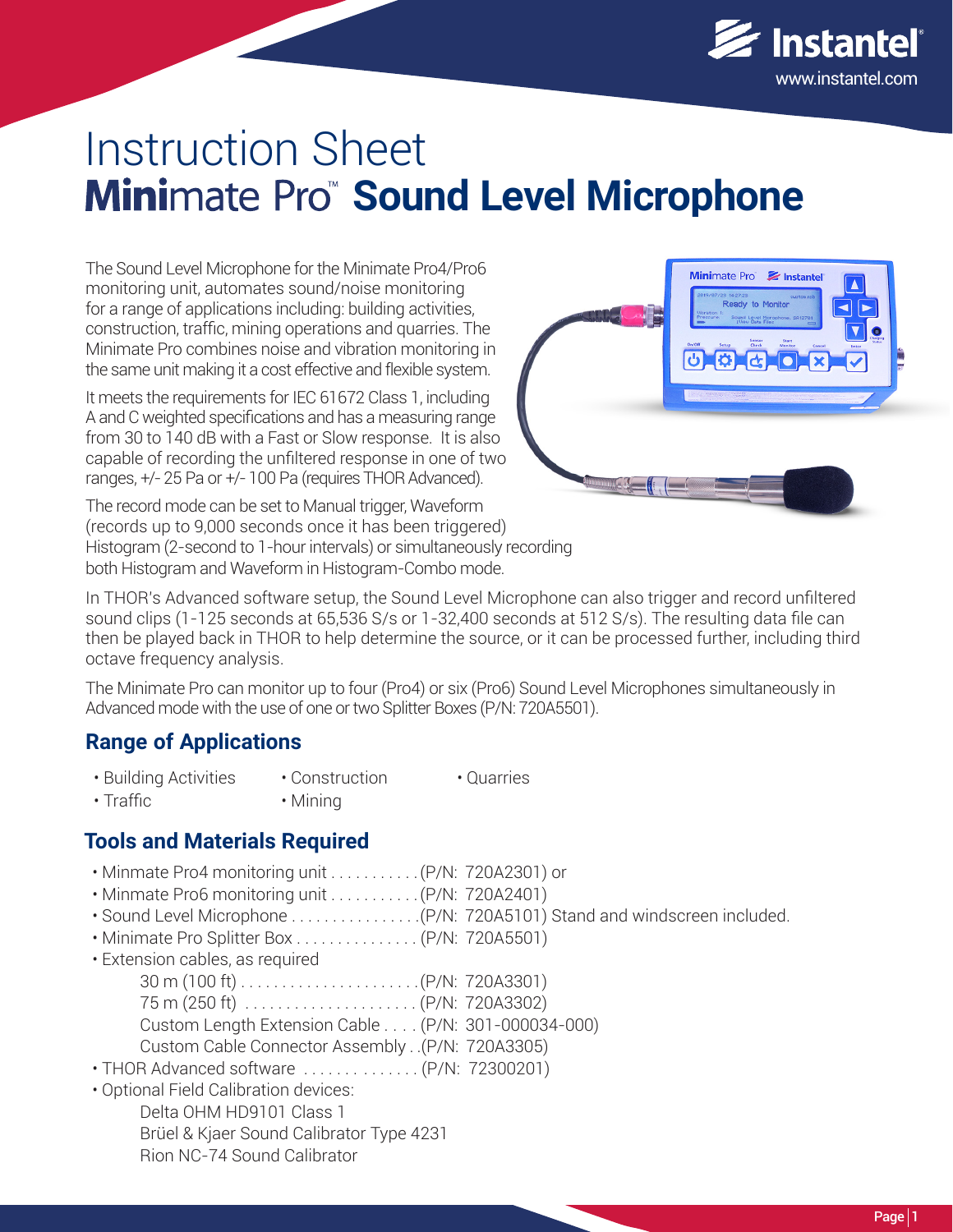# **THOR Software Setup**

The Sound Level Microphone can be configured using THOR software and then sent to the unit.

- 1. Within THOR, click on the Unit Tab.
- 2. Click on the **Unit Setup** icon.
- 3. In the Unit Setup section, right-click and select New Unit Setup File.
- 4. Fill in the details and select Unit Type: Minimate Pro
- 5. Select the Setup Type, Compliance or Advanced.
- 6. Select the Record Mode and fill in the recording details.

| <b>THOR</b>                | Projects & Events                   | Unit *                  | Auto Call Home               | Preferences                                                                                  |              |                                   |                 |
|----------------------------|-------------------------------------|-------------------------|------------------------------|----------------------------------------------------------------------------------------------|--------------|-----------------------------------|-----------------|
| $\Box$                     | <b>G</b> Refresh All                |                         | ♦<br>$\bigcirc$              | Add Schedule                                                                                 |              |                                   |                 |
|                            | Disconnect All                      | $\mathbf{1}$            | Unit                         | Edit Schedule                                                                                |              |                                   |                 |
| Manage<br>Units            |                                     |                         | Manage<br>Schedules<br>Setup | <b>f</b> Delete Schedule                                                                     |              |                                   |                 |
|                            | Units                               | Editing                 |                              | Schedules                                                                                    |              |                                   |                 |
| $\vert \cdot \vert$        | <b>Unit Setup</b>                   |                         | $\overline{2}$               |                                                                                              |              |                                   |                 |
|                            |                                     | <b>Setup Files</b>      |                              | Details - Sound Level Microphone, Minimate Pro                                               |              | Units                             | $\sum$          |
|                            | ۰<br>Name                           | Type                    |                              | $\mathscr{E}$                                                                                | <b>Name</b>  | Type                              |                 |
|                            | Sound Level Microphone Minimate Pro |                         |                              | Name<br>Sound Level Microphone                                                               | Unit MP13908 | Minimate Pro                      |                 |
| Show/Hide unit setup files |                                     |                         |                              | $\overline{\mathcal{A}}$<br><b>Description</b><br>Sound Level Microphone for<br>Minimate Pro |              |                                   | Show/Hide Units |
|                            |                                     |                         |                              | Unit Type<br>Minimate Pro                                                                    |              |                                   |                 |
|                            |                                     |                         |                              | Setup type<br>Compliance<br>$\overline{\mathbf{v}}$                                          |              |                                   |                 |
|                            |                                     |                         |                              | 5<br>Compliance                                                                              |              |                                   |                 |
|                            |                                     |                         | 6                            | <b>Recording Mor</b> Advanced<br>3 sec, Fixed Record                                         |              |                                   |                 |
|                            | 3                                   | New unit setup file     |                              | $\checkmark$                                                                                 |              |                                   |                 |
|                            |                                     | Edit unit Setup file    |                              | <b>Unit Setup</b>                                                                            |              |                                   |                 |
|                            |                                     | Copy unit Setup File(s) |                              | $\sim$<br><b>Active Sensors: Sound Level Microphone</b>                                      |              |                                   |                 |
|                            |                                     |                         | Delete unit Setup File(s)    |                                                                                              |              |                                   |                 |
|                            |                                     |                         |                              | $\heartsuit$<br><b>Notes</b>                                                                 |              |                                   |                 |
|                            |                                     |                         |                              |                                                                                              |              |                                   |                 |
|                            |                                     |                         |                              |                                                                                              |              |                                   |                 |
|                            |                                     |                         |                              |                                                                                              |              |                                   |                 |
|                            |                                     |                         |                              |                                                                                              |              | 9                                 |                 |
|                            |                                     |                         |                              |                                                                                              |              |                                   |                 |
|                            |                                     |                         |                              | 8<br>Cancel<br>OK                                                                            |              | Load from Unit(s) Send to Unit(s) |                 |
|                            |                                     |                         |                              |                                                                                              |              |                                   |                 |
|                            |                                     |                         |                              |                                                                                              |              |                                   |                 |

7. Depending on which **Setup Type** you choose you will have different options:

#### *Compliance Mode*

- i. Under Active Sensors, click on Add Sensor.
- ii. Under Sensor select Sound Level Microphone.
- iii. Fill in any Trigger details for Trigger level, Weighting, Response, LN1 and LN2.

(In this section you can also configure the external alarm.)

#### *Advanced Mode*

i. Under Active Channels, click on Add Channel.

ii. Under Sensor Type select Other and enter the Sensitivity according to the Microphone (0.12 or 0.0038).

iii. Enter the units (Pa) and other parameters as required. iv. Repeat steps i. through iii. to add more Sound Level Microphones (Splitter Box required).

| Active Sensors: Sound Level Microphone / ISEE Triaxial Geophone<br>$\sim$<br>⇁ |                        |                 |    |       | <b>Active Channels</b><br>$\sim$ |                      |              |           |
|--------------------------------------------------------------------------------|------------------------|-----------------|----|-------|----------------------------------|----------------------|--------------|-----------|
| Add Sensor Remove Sensor                                                       |                        |                 |    |       | Add channel Remove channel       |                      |              |           |
| Sensor                                                                         | Sound Level Microphone |                 |    |       | Channel name                     | Mic                  | Sensor type  | Other     |
| <b>Enable Trigger</b>                                                          | $\blacktriangledown$   | Enable Alarm    |    |       | Units                            | pa                   | Sensitivity  | 0.1200000 |
| <b>Trigger Level</b>                                                           | 50<br>dB(A)            | Alarm Level     | 60 | dB(A) | Enable Trigger                   | $\blacktriangledown$ | Enable Alarm |           |
| Weighting                                                                      | A Weighting            | LN1             | 10 |       |                                  |                      |              |           |
| Response                                                                       | Slow                   | LN <sub>2</sub> | 90 |       | <b>Trigger Level</b>             | 1.0000000            | Alarm Level  | 2.0000000 |

- 8. Click on OK to save the Setup File.
- 9. Select the Minimate Pro unit and click **Send to Unit(s)** to send the configuration file to the Minimate Pro monitoring unit.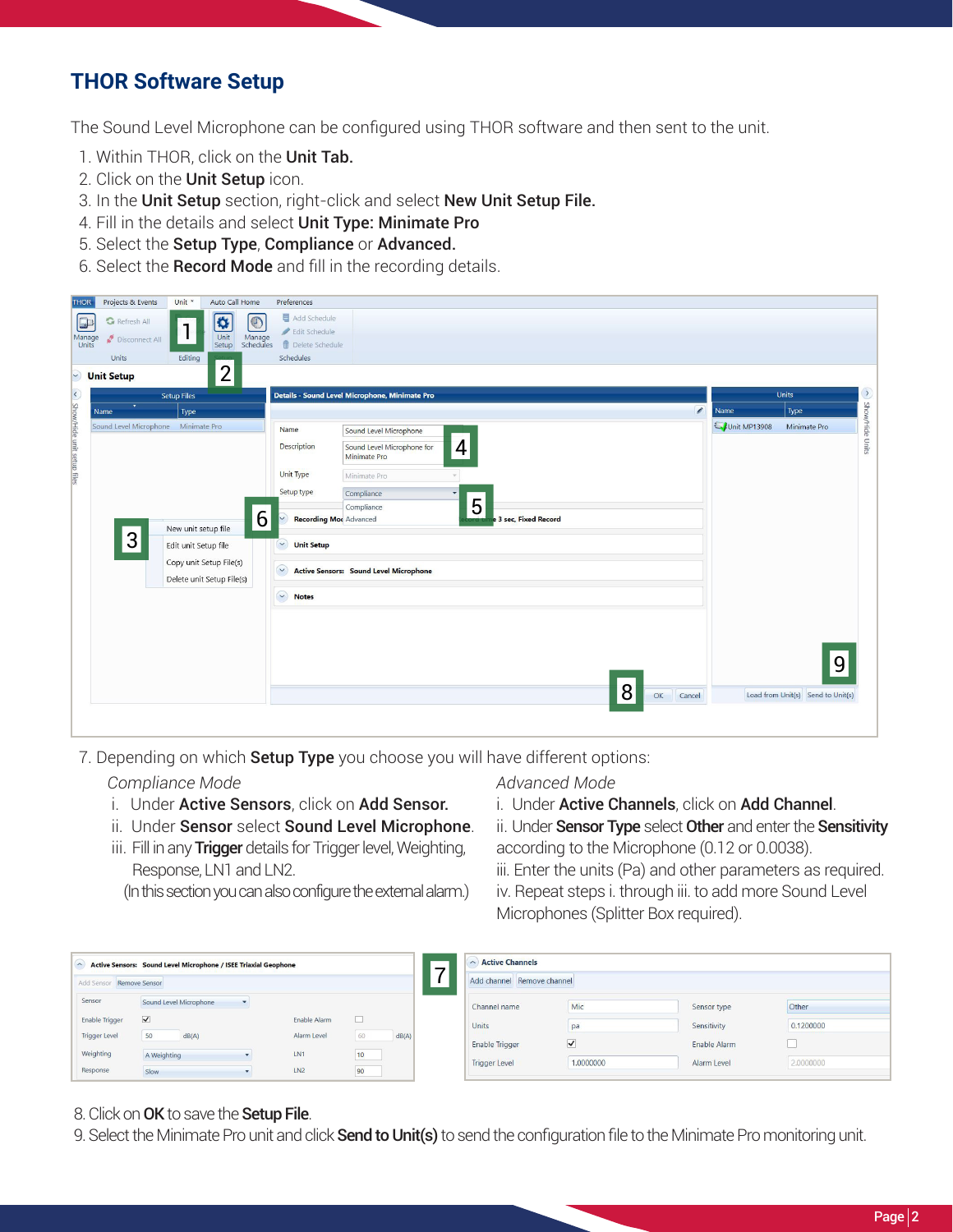# **Physical Installation**

- 1. If required, assemble the stand.
- 2. Point the microphone in the direction of the sound or noise source.
- 3. Connect the microphone to the Minimate Pro as shown in page 4.
- 4. Push the Sensor Check button on the keypad to ensure proper functioning of the microphone (Only available when in Compliance mode).
- 5. If required, place the windscreen on the end of the microphone.

## **Specifications**

| <b>Field</b>          | <b>Compliance Mode</b>                                               | <b>THOR Advanced Mode (Optional)</b>                                 |                  |  |  |
|-----------------------|----------------------------------------------------------------------|----------------------------------------------------------------------|------------------|--|--|
|                       |                                                                      | <b>Normal</b>                                                        | <b>Sensitive</b> |  |  |
| Weighting             | A-Weight or C-Weight                                                 | Unfiltered                                                           | Unfiltered       |  |  |
| Frequency Range       | 10 Hz to 20 kHz                                                      | 10 Hz to 20 kHz                                                      |                  |  |  |
| Response              | Fast (125 ms) or Slow (1 s)                                          | N/A                                                                  |                  |  |  |
| Sensitivity           | N/A                                                                  | 0.0038 V/Pa                                                          | $0.12$ V/Pa      |  |  |
| Resolution            | 0.05 dB (display limit 0.1dB)                                        | 0.03 Pa                                                              | 0.89 mPa         |  |  |
| Range                 | Automatic                                                            | $+/- 100$ Pa                                                         | $+/- 25 Pa$      |  |  |
| <b>Trigger Levels</b> | 33 dB to 140 dB                                                      | 0.448 to 100 Pa                                                      | 0.01424 to 25 Pa |  |  |
| Sample Rate           | Up to 4,096 S/s<br>(1,024 S/s recommended)                           | up to 65,536 S/s (recommended)                                       |                  |  |  |
| Temperature Range     | $-10^{\circ}$ to 50 $^{\circ}$ C (14 $^{\circ}$ to 122 $^{\circ}$ F) | $-10^{\circ}$ to 50 $^{\circ}$ C (14 $^{\circ}$ to 122 $^{\circ}$ F) |                  |  |  |
| Cable Length          | 2 m (6.5 ft)                                                         | 2 m (6.5 ft)                                                         |                  |  |  |
| Maximum Amplitude     | 160 dB                                                               | 160 dB                                                               |                  |  |  |

### **Minimate Pro Setup**

Once the Setup file is sent to the Minimate Pro unit, all parameters are ready for monitoring. If you wish to modify these parameters from the unit itself then:

- 1. On the Minimate Pro press the **Setup** key.
- 2. Use the down arrow key to reach View/Edit Setup File and press the Enter (Checkmark) key.
- 3. Use the down arrow key to reach **Sample Rate** then scroll through the available options with the right arrow key.
- 4. Use the down arrow key to reach **Sound Mic Setup** then enter the menu using the right arrow.
- 5. Use the right arrow key to choose between A weighting and C weighting then Mic Response Slow / Fast then press the Enter (Checkmark) key.
- 6. Use the down arrow key to reach Trigger Level, then enter the menu using the right arrow.
- 7. Use the down arrow key to reach **Pressure Trigger** and toggle between **On/Off** using the right arrow key.
- 8. Use the down arrow key to reach **Pressure Trigger Level** and enter the menu using the right arrow.
- 9. Use the arrow keys to set the trigger level and press the **Enter (Checkmark)** key to register the value.
- 10. Press the **Enter (Checkmark)** key 4x to save the values to the Setup file.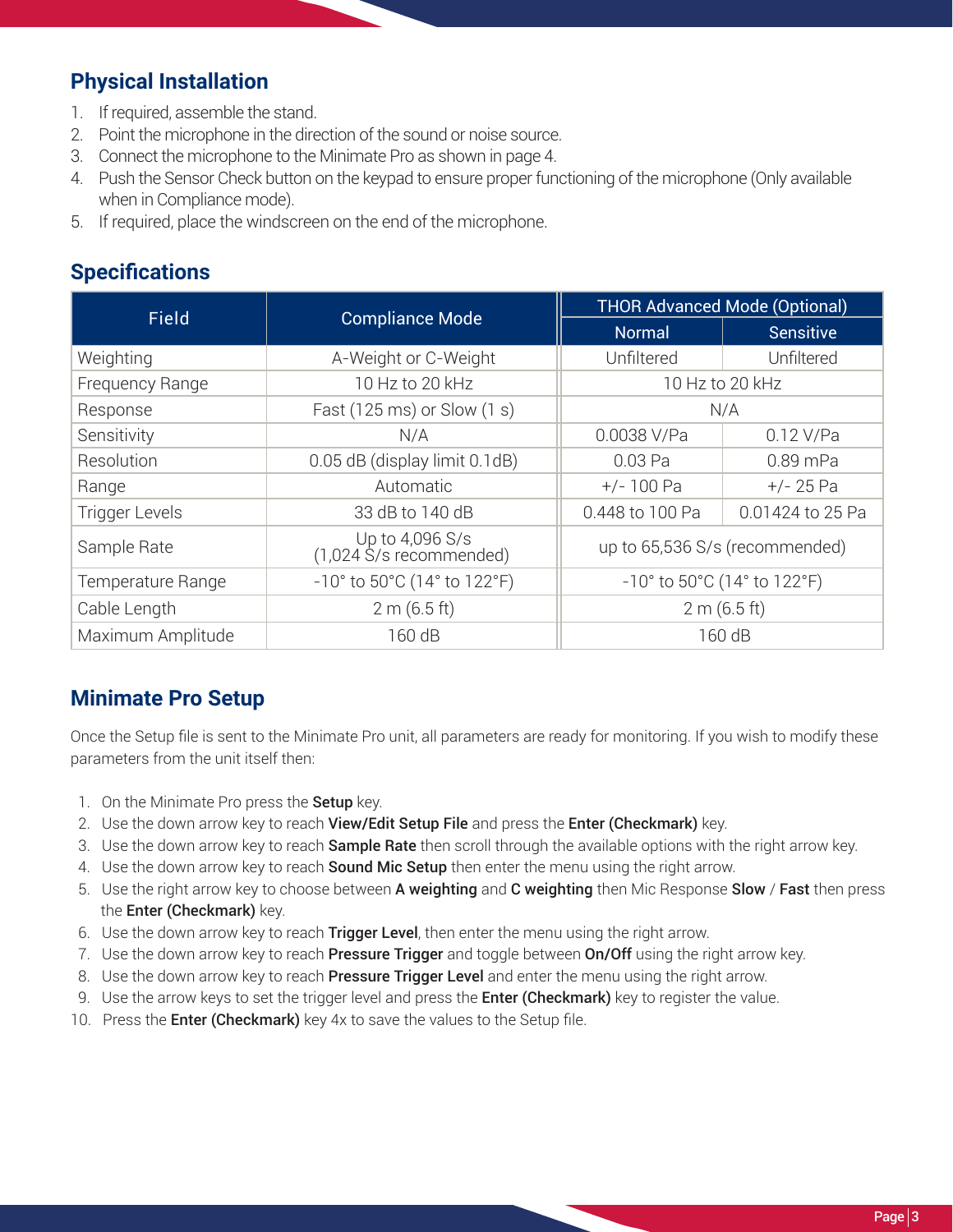# **Field Calibration**

The Minimate Pro provides an option to calibrate the Sound Level Microphone in the field. When calibrating in the field, the calibration date is set to the current date, and the name of the calibrator is set to "Field Calibration" this will also appear on event reports.

Note: Only use an Instantel recommended calibrating device (see the Tools and Materials Required section).

1. Attach the Sound Level Microphone to the Pressure channel of the Minimate Pro4 (Channel 4) or Minimate Pro6 (Channels 4-6).



- 2. Select the **Setup** key.
- 3. Press the **Down Arrow** key to scroll and highlight the Maintenance menu.
- 4. Press the Enter key.
- 5. Press the Down Arrow key to scroll and highlight Sound Level Microphone Field Calibration.
- 6. Press the Right Arrow key to accept the selection.
- 7. The Calibrate Sound Level Microphone menu appears. This menu displays the following message: "The calibration date will be set to:" and shows the current date.
- 8. Press the Right Arrow key to select the Calibrate command, or press the Cancel key to return to the Maintenance menu.
- 9. If the **Calibrate** command was selected, a new prompt appears: "Connect Sound Level Microphone to Channel 4 – Connect and turn on calibration reference."
- 10. Follow the instructions in the operator manual of the field calibration device to attach it to the end of the microphone and set
- the reference to 94 dBA. (Remove the windscreen from the Sound Level Microphone before attaching the calibration device.)
- 11. Press the Right Arrow key to select the Calibrate command, or press the Cancel key to return to the Maintenance menu.
- 12. When complete, the Minimate Pro will display one of four messages:
	- a) If the measured signal is less than 94 dB:
		- "Error Calibrating Sound Level Microphone. Calibration reference not detected. Existing Calibration retained."
	- b) If the measured signal is greater than 94 dB:
		- "Error Calibrating Sound Level Microphone.Calibration reference signal too large. Existing Calibration retained."
	- c) If the monitor and field calibration instrument are unable to calibrate the microphone:

"Unable to calibrate the Sound Level Microphone. Please send Microphone to be serviced."

d) If the field calibration was successful:

"Sound Level Microphone Calibration successful. Do you wish to use calibration?"

- 13. Do one of the following:
	- To save the calibration results, press the Right Arrow.
	- To retain the original calibration date, press **Cancel**.

 If the changes are accepted, the information will appear on the Event Report showing the Company Name of the Calibrator in the Field Calibration field. Refer to the THOR software operator manual for more information.